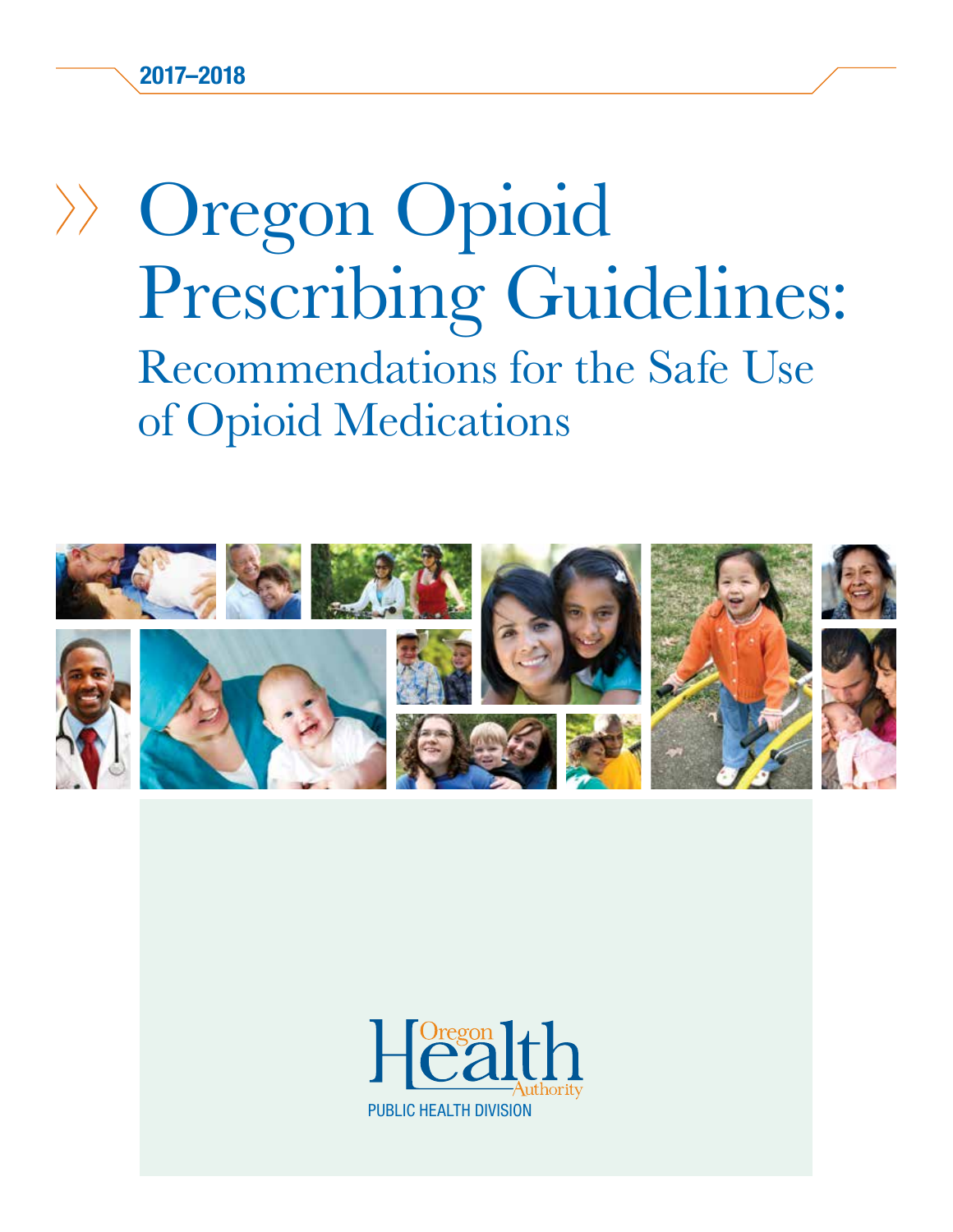## <span id="page-1-0"></span>Acknowledgments

#### Organizations and representatives serving on the task force

American College of Emergency Medicine, Oregon Chapter: Michael Henstrom, MD, FACEP

American College of Physicians — Oregon Chapter: Thomas Cooney, MD, MACP

American Society of Addiction Medicine, Oregon Chapter: Karen Weisman, MD

Co-author, CDC Guideline for Prescribing Opioids for Chronic Pain: Roger Chou, MD

CODA/ Co-author, OHSU Guideline for Safe Chronic Opioid Therapy: Melissa Weimer, DO, MCR

Federally Qualified Health Center, Central City Concern: Rachel Solotaroff, MD

Federally Qualified Health Center, Clackamas Health Centers: Andrew Suchocki, MD, MPH

Local Public Health Authority, Jackson County: Jim Shames, MD

Local Public Health Authority, Multnomah County: Paul Lewis, MD, MPH

Medical Directors, Coordinated Care Organizations: David Labby, MD

Medical Directors, Coordinated Care Organizations: Kevin Ewanchyna, MD

**Medical Directors, Coordinated Care Organizations:** Anna Stern, MD

**Oregon Academy of Family Physicians:** Kerry Gonzales

Oregon Association of Hospitals and Health Systems: Barbara Wade, MS, BSN, RN, CPHQ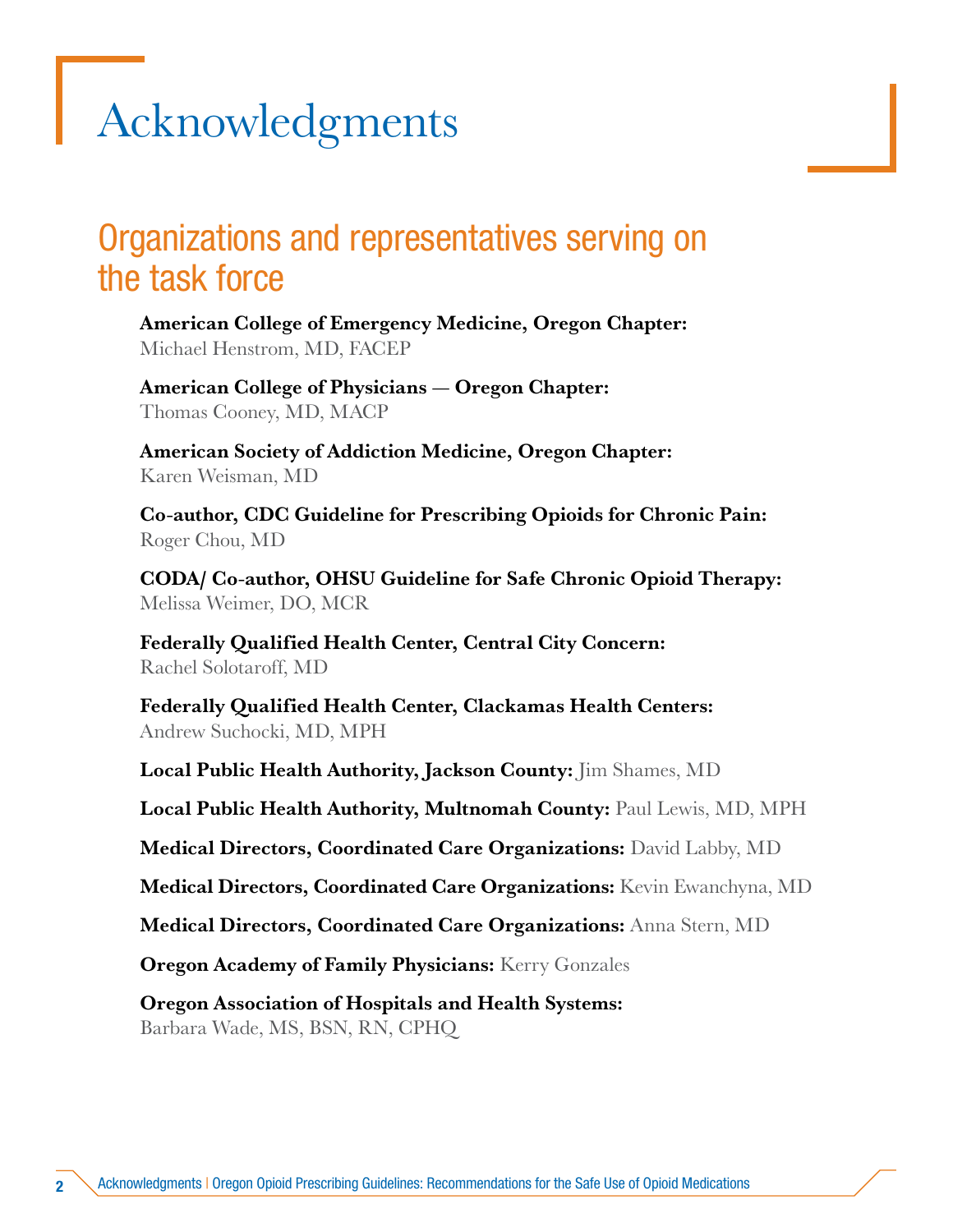<span id="page-2-0"></span>Oregon Association of Hospitals and Health Systems: Lee Milligan, MD **Oregon Association of Hospitals and Health Systems:** Tim Herrmann, RN **Oregon Association of Naturopathic Physicians:** Patrick Chapman, ND

**Oregon Board of Dentistry:** Stephen Prisby

**Oregon Board of Naturopathic Medicine:** Charles Wiggins, JD, LLM

**Oregon Board of Pharmacy: Marcus Watt, RPh** 

Oregon Coalition for the Responsible Use of Medications (OrCRM): Dwight Holton, JD

**Oregon Health Leadership Council:** Susan Kirchoff, MBA

**Oregon Medical Association:** Andris Antoniskis, MD

**Oregon Medical Board:** Joe Thaler, MD

**Oregon Nurses Association:** Larlene Dunsmuir, DNP, FNP, ANP-C

**Oregon Oral Health Coalition:** Gary Allen, DMD, MS

**Oregon Pain Management Commission:** Catriona Buist, PsyD

**Oregon Primary Care Association:** Irma Murauskas, MPH

**Oregon State Pharmacy Association:** Joshua Free, PharmD, MBA

**Oregon Workers' Compensation Division:** Juerg Kunz

Pharmacy Directors, Coordinated Care Organizations: Caryn Mickelson, PharmD

Portland Area Indian Health Service (IHS): Thomas Weiser, MD

Regional opioids task force, Central Oregon Pain Standards Task Force: Kim Swanson, PhD

Regional opioids task force, Portland Tri-County Prescription Opioid **Safety Coalition:** Amit Shah, MD

VA Portland Health Care System: Steven Dobscha, MD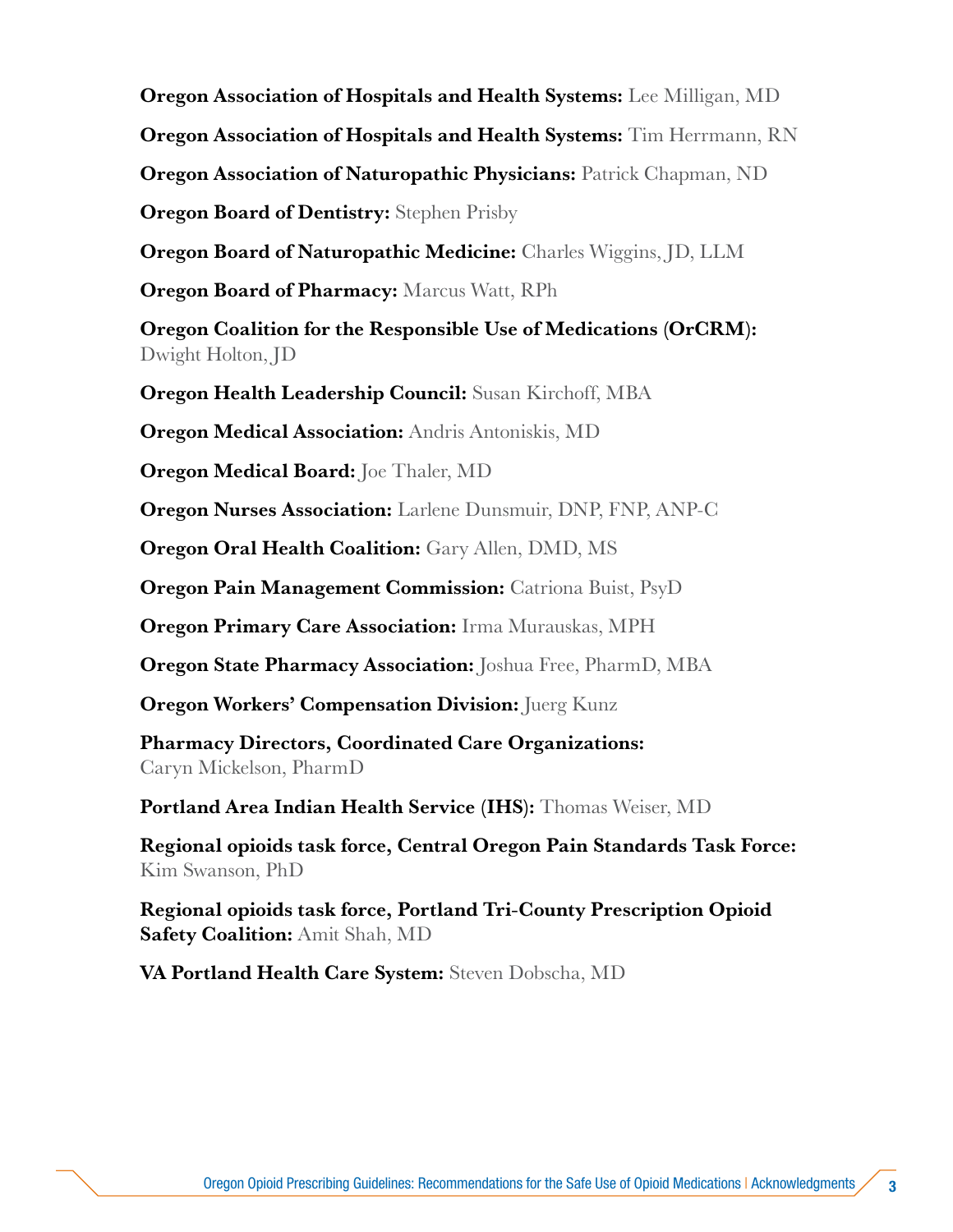# **Contents**

| $\left\langle \right\rangle$ |                                                             |  |
|------------------------------|-------------------------------------------------------------|--|
|                              |                                                             |  |
|                              | $\gg$ I. Determining when to initiate or                    |  |
|                              | $\gg$ II. Opioid selection, dosage, duration, follow-up     |  |
|                              | >> III. Assessing risk and addressing harms of opioid use 8 |  |
|                              | $\gg$ IV. Additional considerations: marijuana and          |  |
|                              |                                                             |  |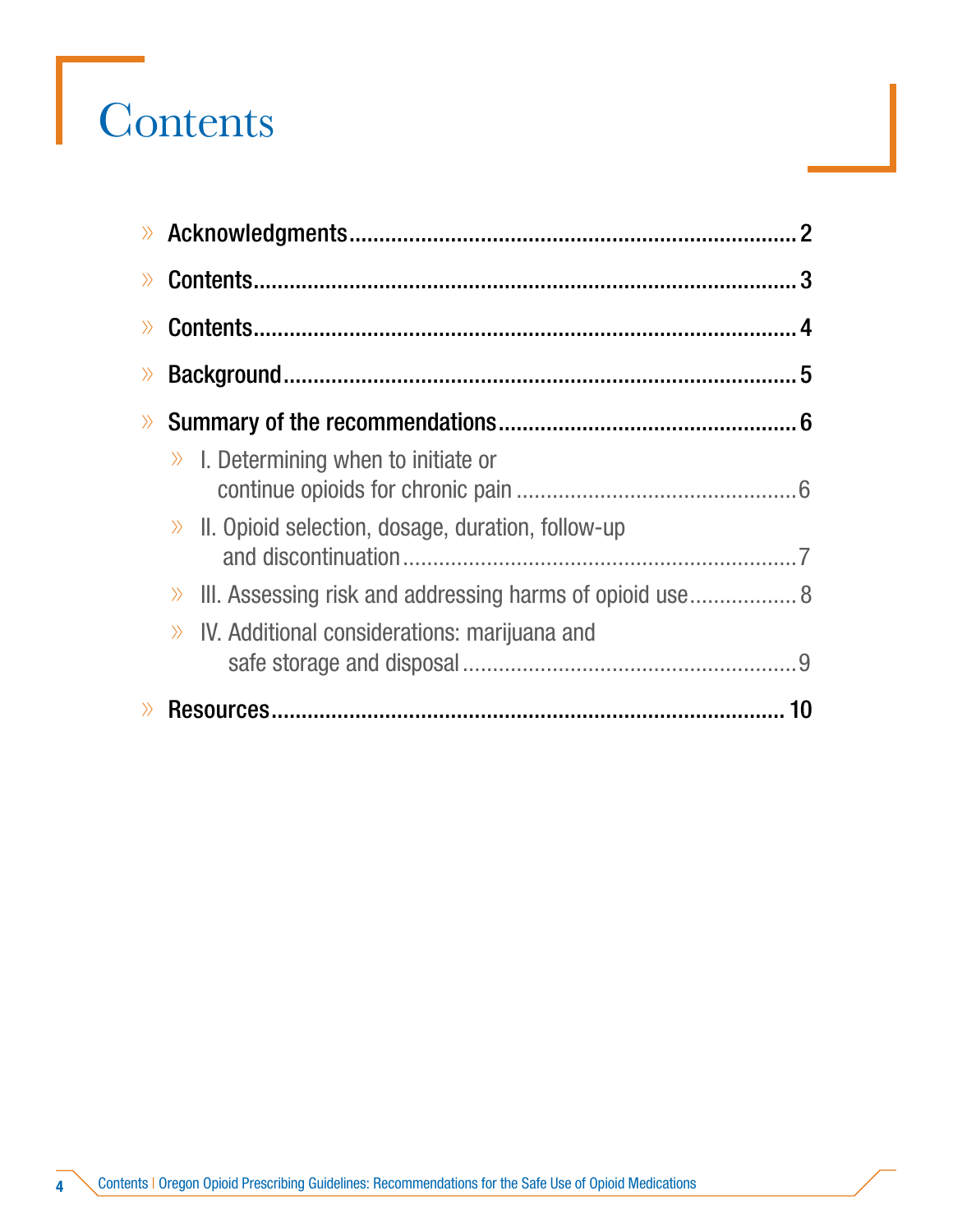## <span id="page-4-0"></span>Background

There has been a dramatic increase in Oregon and across the nation in overdose deaths and hospitalizations due to prescription opioid pain medications. The key to reversing the prescription opioid overdose epidemic and associated adverse effects (e.g., increases in heroin use, non-medical use of prescription opioids, opioid use disorder, etc.,) is addressing opioid prescribing practices that lead to misuse, overdose and death. In a March 2016 response, the Centers for Disease Control published the *[CDC Guideline for Prescribing Opioids for Chronic Pain](http://www.cdc.gov/mmwr/volumes/65/rr/rr6501e1.htm).*

The Oregon Public Health Division convened the Oregon Opioid Prescribing Guidelines Task Force in the spring of 2016 to develop statewide guidelines for clinicians and health care organizations. The goal was to address the epidemic of opioid use, misuse and overdose by providing a consistent framework for optimizing care and improving patient safety at the local and regional level.

Task force members met from April through November of 2016, relying on expert review from the varied organizational perspectives to consider endorsement of the CDC Guideline and Oregon-specific additions. Four workgroups were formed and met separately to develop recommendations for these additions and for future work to communicate and implement the Oregon Guidelines.

The task force adopted the CDC Guideline as the foundation for opioid prescribing for Oregon, and developed a brief addendum to address Oregon-specific concerns. The task force encouraged more discussion at state, regional and organizational levels on how the guideline will be disseminated, communicated to patients and providers, and implemented.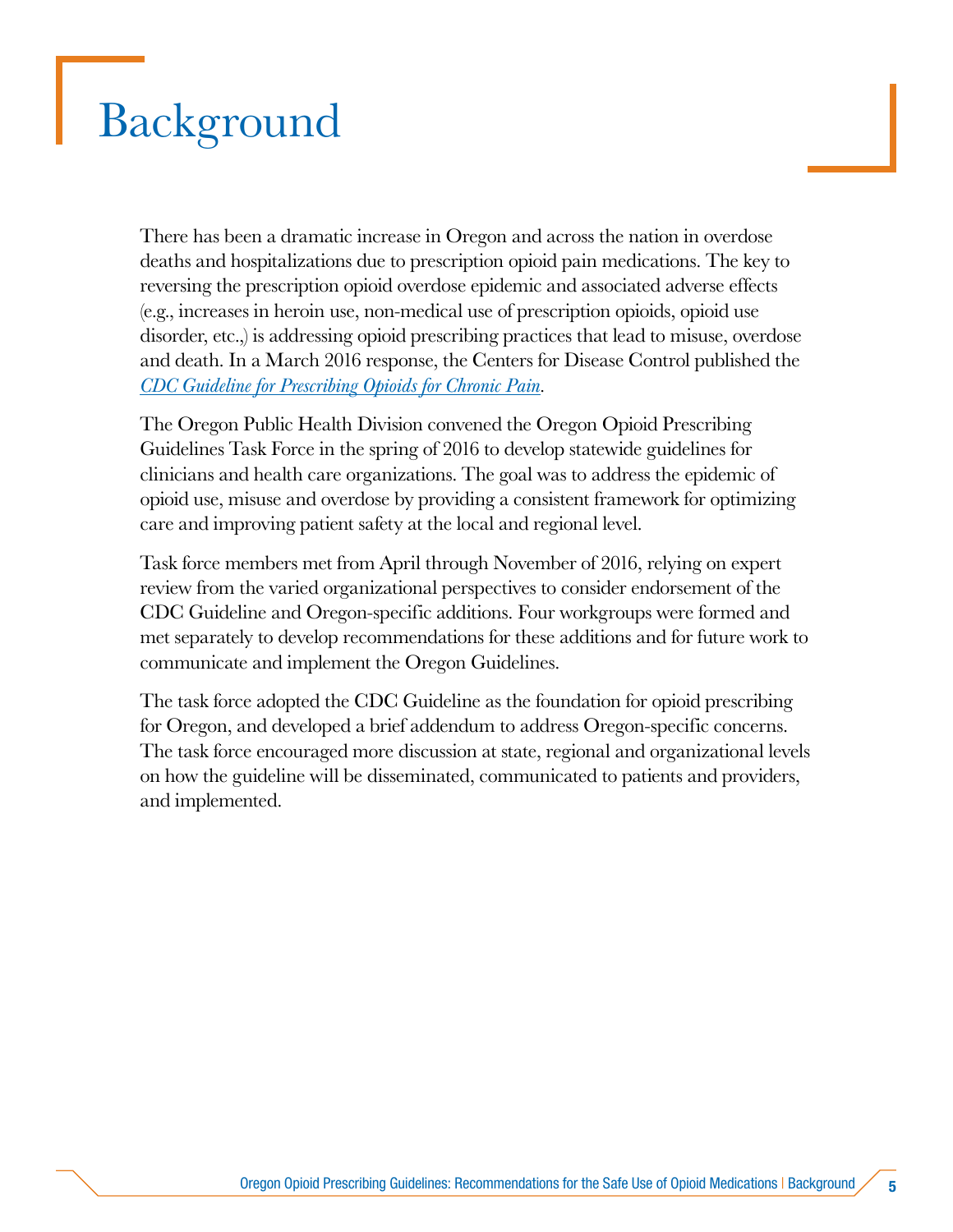## <span id="page-5-0"></span>Summary of the recommendations

The task force voted to endorse the *2016 CDC Guideline for Prescribing Opioids for Chronic Pain* as the foundation for opioid prescribing in Oregon. The full CDC Guideline can be found at: [http://www.cdc.gov/drugoverdose/prescribing/](http://www.cdc.gov/drugoverdose/prescribing/guideline.html) [guideline.html.](http://www.cdc.gov/drugoverdose/prescribing/guideline.html)

The task force recognized the need to provide additional clarity to the CDC Guideline and to address Oregon-specific issues. Below are the 12 CDC Guideline abbreviated recommendations, with Oregon additions in shaded text.

#### I. Determining when to initiate or continue opioids for chronic pain

- 1. Nonpharmacologic therapy and nonopioid pharmacologic therapy are preferred for chronic pain. Clinicians should consider opioid therapy only if expected benefits for both pain and function are anticipated to outweigh risks to the patient. If opioids are used, they should be combined with nonpharmacologic therapy and nonopioid pharmacologic therapy, as appropriate.
- 2. Before starting opioid therapy for chronic pain, clinicians should establish treatment goals with all patients, including realistic goals for pain and function, and should consider how therapy will be discontinued if benefits do not outweigh risks. Clinicians should continue opioid therapy only if there is clinically meaningful improvement in pain and function that outweighs risks to patient safety.
- 3. Before starting and periodically during opioid therapy, clinicians should discuss with patients known risks and realistic benefits of opioid therapy and patient and clinician responsibilities for managing therapy.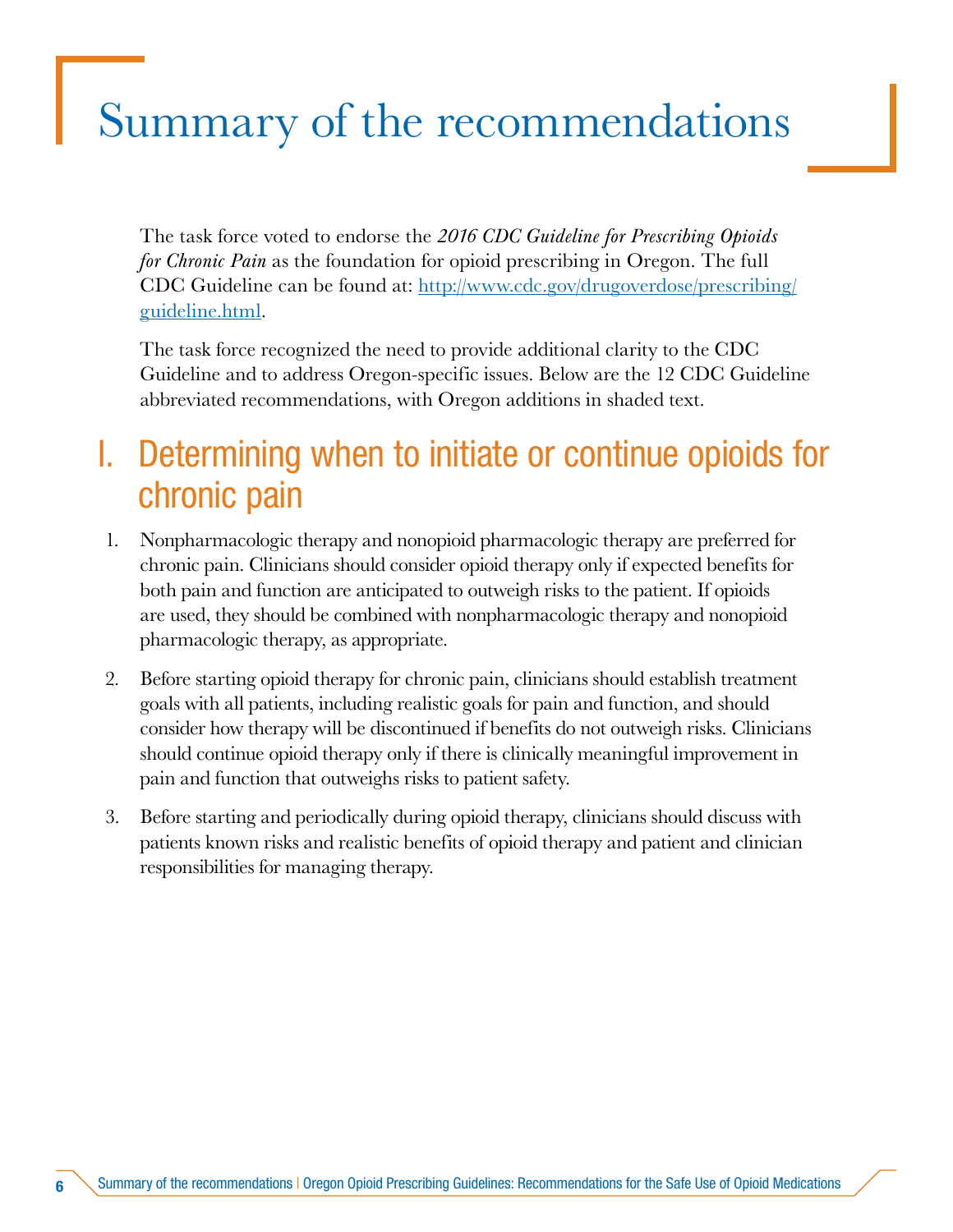## <span id="page-6-0"></span>II. Opioid selection, dosage, duration, follow-up and discontinuation

- 4. When starting opioid therapy for chronic pain, clinicians should prescribe immediate-release opioids instead of extended-release/long-acting (ER/LA) opioids.
- 5. When opioids are started, clinicians should prescribe the lowest effective dosage. Clinicians should use caution when prescribing opioids at any dosage, should carefully reassess evidence of individual benefits and risks when increasing dosage to ≥50 morphine milligram equivalents (MME)/day, and should avoid increasing dosage to ≥90 MME/day or carefully justify a decision to titrate dosage to ≥90 MME/day.
	- Clinicians should strongly consider additional evaluation of the benefits and risks of higher dose opioid therapy, document clinical justification for the higher dose in the medical record, and obtain and document pain management consultation. Options for consultation could include: 1) having a colleague evaluate the patient, 2) presenting and discussing the case to a clinician peer group or multi-disciplinary pain consultation team, 3) referring the patient to a pain specialist who has experience tapering patients off of opioids, or 4) referring the patient to a pain/addictions mental health specialist. (See CDC narrative under recommendation 8.)
	- Refer to Oregon Medical Board Material Risk Notice (required in Oregon when prescribing opioids for chronic pain.): [https://www.oregon.gov/omb/](https://www.oregon.gov/omb/OMBForms1/material-risk-notice.pdf) [OMBForms1/material-risk-notice.pdf](https://www.oregon.gov/omb/OMBForms1/material-risk-notice.pdf)
	- Task force members emphasized the need for compassionate and nondiscriminatory treatment for established (including transferred) patients currently taking higher doses, echoing specific suggestions found in the CDC Guideline narrative supporting this recommendation.
- 6. Long-term opioid use often begins with treatment of acute pain. When opioids are used for acute pain, clinicians should prescribe the lowest effective dose of immediaterelease opioids and should prescribe no greater quantity than needed for the expected duration of pain severe enough to require opioids. Three days or less will often be sufficient; more than seven days will rarely be needed.
- 7. Clinicians should evaluate benefits and harms with patients within one to four weeks of starting opioid therapy for chronic pain or of dose escalation. Clinicians should evaluate benefits and harms of continued therapy with patients every three months or more frequently. If benefits do not outweigh harms of continued opioid therapy, clinicians should optimize other therapies and work with patients to taper opioids to lower dosages or to taper and discontinue opioids.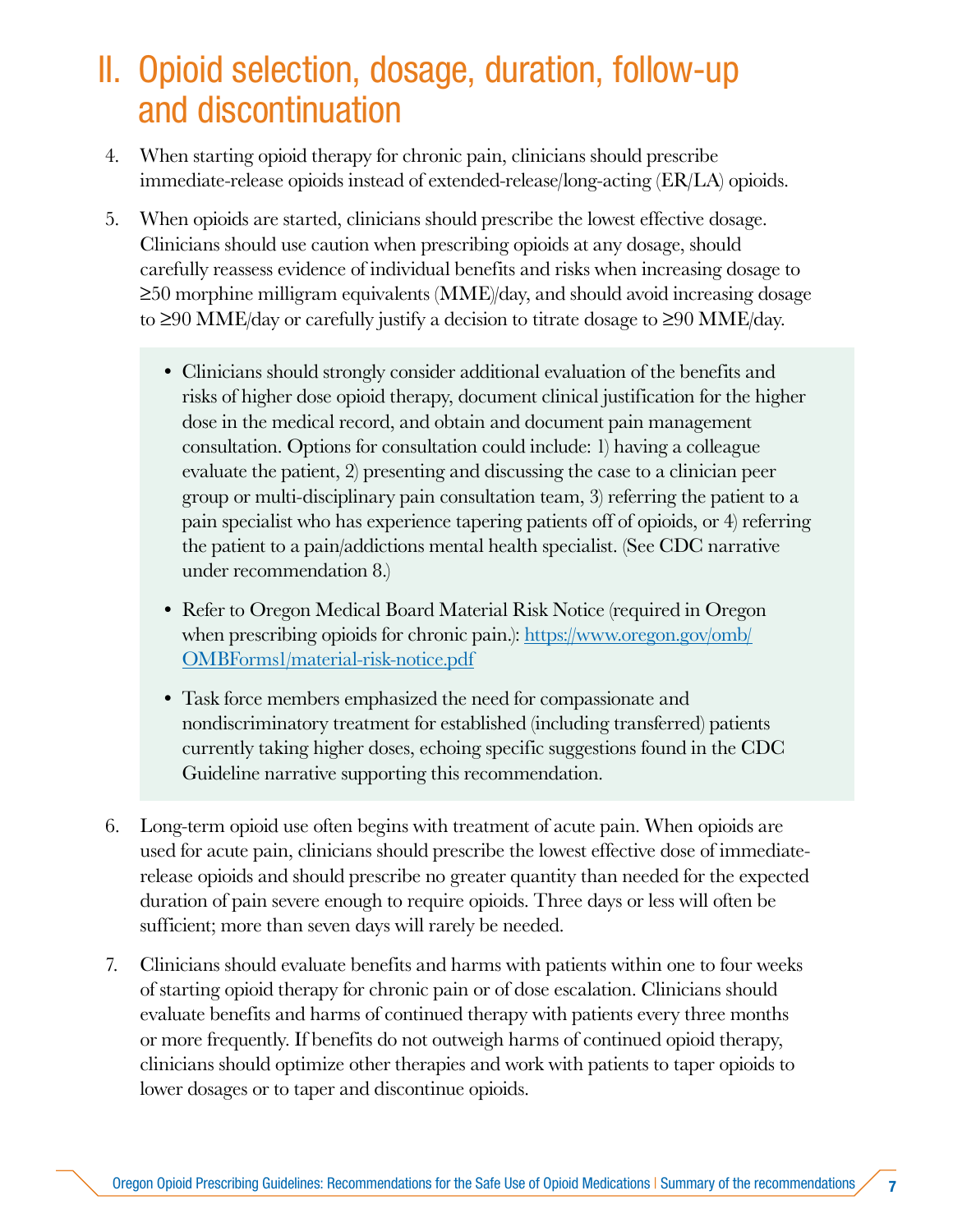## <span id="page-7-0"></span>III. Assessing risk and addressing harms of opioid use

- 8. Before starting and periodically during continuation of opioid therapy, clinicians should evaluate risk factors for opioid-related harms. Clinicians should incorporate strategies into the management plan to mitigate risk, including offering naloxone when factors that increase risk for opioid overdose, such as history of overdose, history of substance use disorder, higher opioid dosages (≥50 MME/day), or concurrent benzodiazepine use, are present.
- 9. Clinicians should review the patient's history of controlled substance prescriptions using state Prescription Drug Monitoring Program (PDMP) data to determine whether the patient is receiving opioid dosages or dangerous combinations that put him or her at high risk for overdose. Clinicians should review PDMP data when starting opioid therapy for chronic pain and periodically during opioid therapy for chronic pain, ranging from every prescription to every three months.
	- The Oregon Prescription Drug Monitoring Program (PDMP) is a tool to help health care providers and pharmacists provide patients better care in managing their prescriptions.
	- Inappropriate behavior identified through the PDMP should lead to discussions about opioid use disorder, but not usually lead to dismissal from practice. While opioids may need to be discontinued, treatment of addiction and other medical comorbidities is still important.
- 10. When prescribing opioids for chronic pain, clinicians should use urine drug testing before starting opioid therapy and consider urine drug testing at least annually to assess for prescribed medications as well as other controlled prescription drugs and illicit drugs.
	- If clinicians suspect their patient might be sharing or selling opioids and not taking them, or intentionally misusing opioids, clinicians should consider urine drug testing to consider whether opioids can be discontinued abruptly or tapered, and clinicians should consider referral to substance use disorder (SUD) treatment.
	- Urine drug testing is a tool that can be used to assist providers in assessing whether patients are using opioids as prescribed, using other substances or potentially diverting opioids.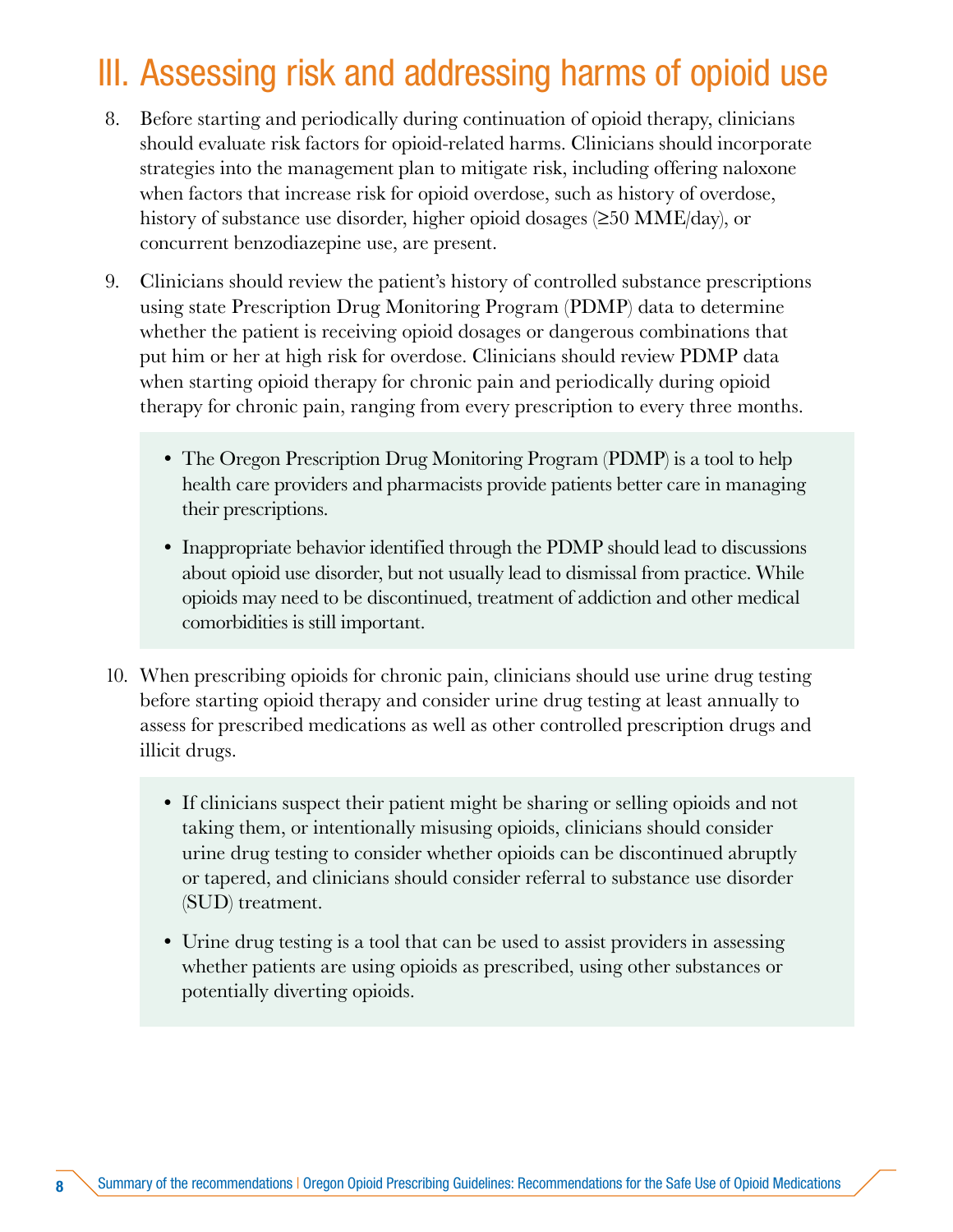<span id="page-8-0"></span>11. Clinicians should avoid prescribing opioid pain medication and benzodiazepines concurrently whenever possible.

The task force emphasized two points included in the CDC narrative supporting this recommendation:

- Clinicians should check the PDMP for concurrent controlled medications prescribed by other clinicians (see Recommendation 9 above) and should consider involving pharmacists, pain specialists and/or mental health specialists as part of the management team when opioids are co-prescribed with other central nervous system depressants.
- Clinicians should have an informed discussion with their patient about the serious risks associated with using these medications concurrently, included in recently released FDA boxed warnings.
- 12. Clinicians should offer or arrange evidence-based treatment (usually medicationassisted treatment with buprenorphine or methadone in combination with behavioral therapies) for patients with opioid use disorder.

#### IV. Additional considerations: marijuana and safe storage and disposal

#### 1. Marijuana

With Oregon's recent legalization of recreational use of marijuana, its use is relatively prevalent. Current data are limited on the interactions between opioids and marijuana.

- Clinicians should discuss and document the use of marijuana with their patients, including whether they use, if so, amount, type, reasons for use, etc.
- Clinicians and their organizations have an obligation to closely follow the emerging evidence on the use of marijuana for treatment of pain and adopt consistent best practice. Refer to the OHA medical marijuana prescribing guidelines, at [https://public.health.oregon.gov/DiseasesConditions/](https://public.health.oregon.gov/DiseasesConditions/ChronicDisease/MedicalMarijuanaProgram/Pages/Physicians.aspx) [ChronicDisease/MedicalMarijuanaProgram/Pages/Physicians.aspx](https://public.health.oregon.gov/DiseasesConditions/ChronicDisease/MedicalMarijuanaProgram/Pages/Physicians.aspx)
- As with all pain treatment, consideration of marijuana use concurrent with opioids should be focused on improving functional status and quality of life, and ensuring patient safety. Clinicians should assess for contraindications and precautions to the concurrent use of marijuana and opioids.

#### 2. Safe storage and disposal

Clinicians should advise patients about safe storage and disposal of all controlled substances. For more information, see "Resources" section.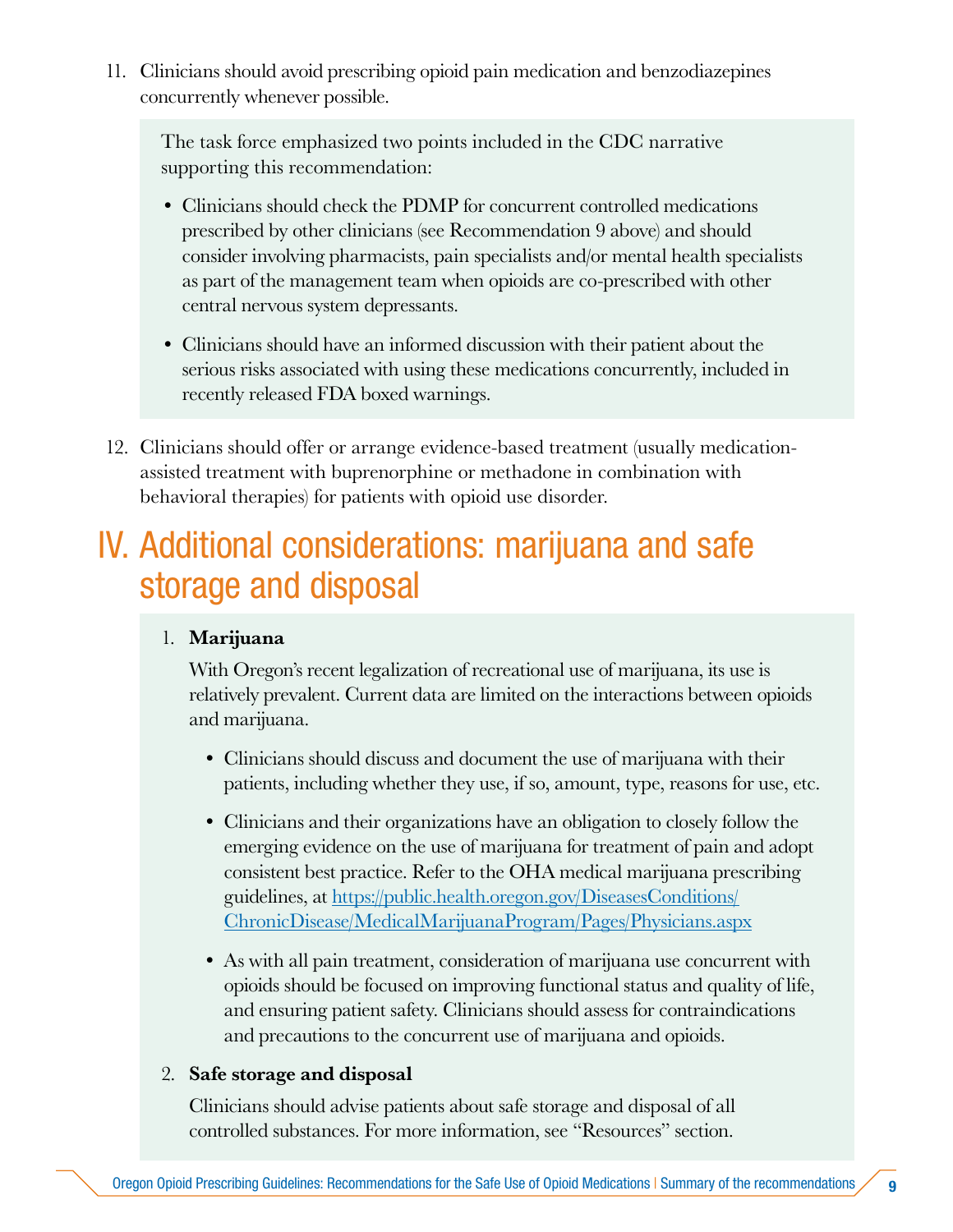## <span id="page-9-0"></span>**Resources**

- 1. Additional information is available on the Oregon Public Health Division's website: [www.healthoregon.org/opioids](http://www.healthoregon.org/opioids)
- 2. The full version of the CDC Guideline includes specific details and tools for each of the 12 recommendations: [http://www.cdc.gov/drugoverdose/prescribing/](http://www.cdc.gov/drugoverdose/prescribing/guideline.html) [guideline.html](http://www.cdc.gov/drugoverdose/prescribing/guideline.html)
- 3. Safe and Competent Opioid Prescribing Education:<https://www.scopeofpain.org/>
- 4. Providers clinical support system for MAT:<http://pcssmat.org/>
- 5. Providers' clinical support system for opioid therapies:<http://pcss-o.org/>
- 6. SAMHSA's MAT website: <http://www.samhsa.gov/medication-assisted-treatment>
- 7. Oregon Marijuana Report, January 2016: Marijuana use, attitudes, and health effects in Oregon: [https://public.health.oregon.gov/PreventionWellness/marijuana/](https://public.health.oregon.gov/PreventionWellness/marijuana/Documents/oha-8509-marijuana-report.pdf) [Documents/oha-8509-marijuana-report.pdf](https://public.health.oregon.gov/PreventionWellness/marijuana/Documents/oha-8509-marijuana-report.pdf)
- 8. Oregon Medical Marijuana Prescribing Guidelines: [https://public.health.oregon.](https://public.health.oregon.gov/DiseasesConditions/ChronicDisease/MedicalMarijuanaProgram/Pages/Physicians.aspx) [gov/DiseasesConditions/ChronicDisease/MedicalMarijuanaProgram/Pages/](https://public.health.oregon.gov/DiseasesConditions/ChronicDisease/MedicalMarijuanaProgram/Pages/Physicians.aspx) [Physicians.aspx](https://public.health.oregon.gov/DiseasesConditions/ChronicDisease/MedicalMarijuanaProgram/Pages/Physicians.aspx)
- 9. Oregon Prescription Drug Monitoring Program:<http://www.orpdmp.com/>
- 10. OHA naloxone training protocol: [http://public.health.oregon.gov/](http://public.health.oregon.gov/ProviderPartnerResources/EMSTraumaSystems/Pages/epi-protocol-training.aspx) [ProviderPartnerResources/EMSTraumaSystems/Pages/epi-protocol-training.aspx](http://public.health.oregon.gov/ProviderPartnerResources/EMSTraumaSystems/Pages/epi-protocol-training.aspx)
- 11. Oregon substance use helpline: 1-800-923-4357
- 12. Oregon Pain Guidance website:<http://www.oregonpainguidance.org/>
- 13. SAMHSA opioid treatment program directory: <http://dpt2.samhsa.gov/treatment/directory.aspx>
- 14. Oregon Addictions and Mental Health Services: <http://www.oregon.gov/oha/amh/Pages/gethelp.aspx>
- 15. University of Washington Tele-Pain for health care providers: <http://depts.washington.edu/anesth/care/pain/telepain/>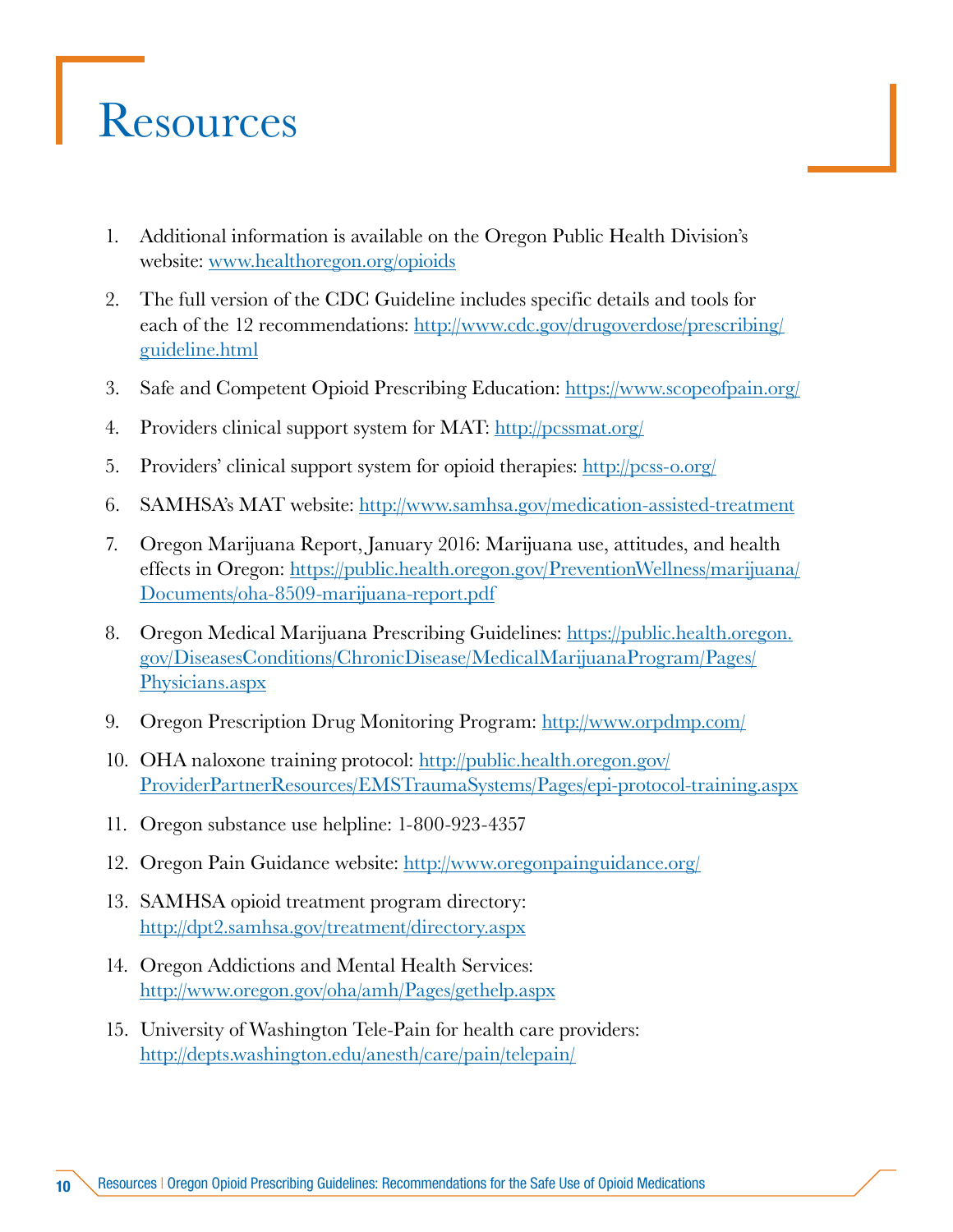- 16. Oregon Drug Take-Back and Disposal: [https://public.health.oregon.gov/](https://public.health.oregon.gov/HealthyEnvironments/DrinkingWater/SourceWater/Pages/takeback.aspx) [HealthyEnvironments/DrinkingWater/SourceWater/Pages/takeback.aspx](https://public.health.oregon.gov/HealthyEnvironments/DrinkingWater/SourceWater/Pages/takeback.aspx)
- 17. Rx Disposal for Pharmacists and Clinics: [http://orcrm.oregonpainguidance.org/](http://orcrm.oregonpainguidance.org/rx-disposal/rx-disposal-pharmacists-clinics/) [rx-disposal/rx-disposal-pharmacists-clinics/](http://orcrm.oregonpainguidance.org/rx-disposal/rx-disposal-pharmacists-clinics/)
- 18. FDA How to dispose of unused medicines: [http://www.fda.gov/ForConsumers/](http://www.fda.gov/ForConsumers/ConsumerUpdates/ucm101653.htm) [ConsumerUpdates/ucm101653.htm](http://www.fda.gov/ForConsumers/ConsumerUpdates/ucm101653.htm)